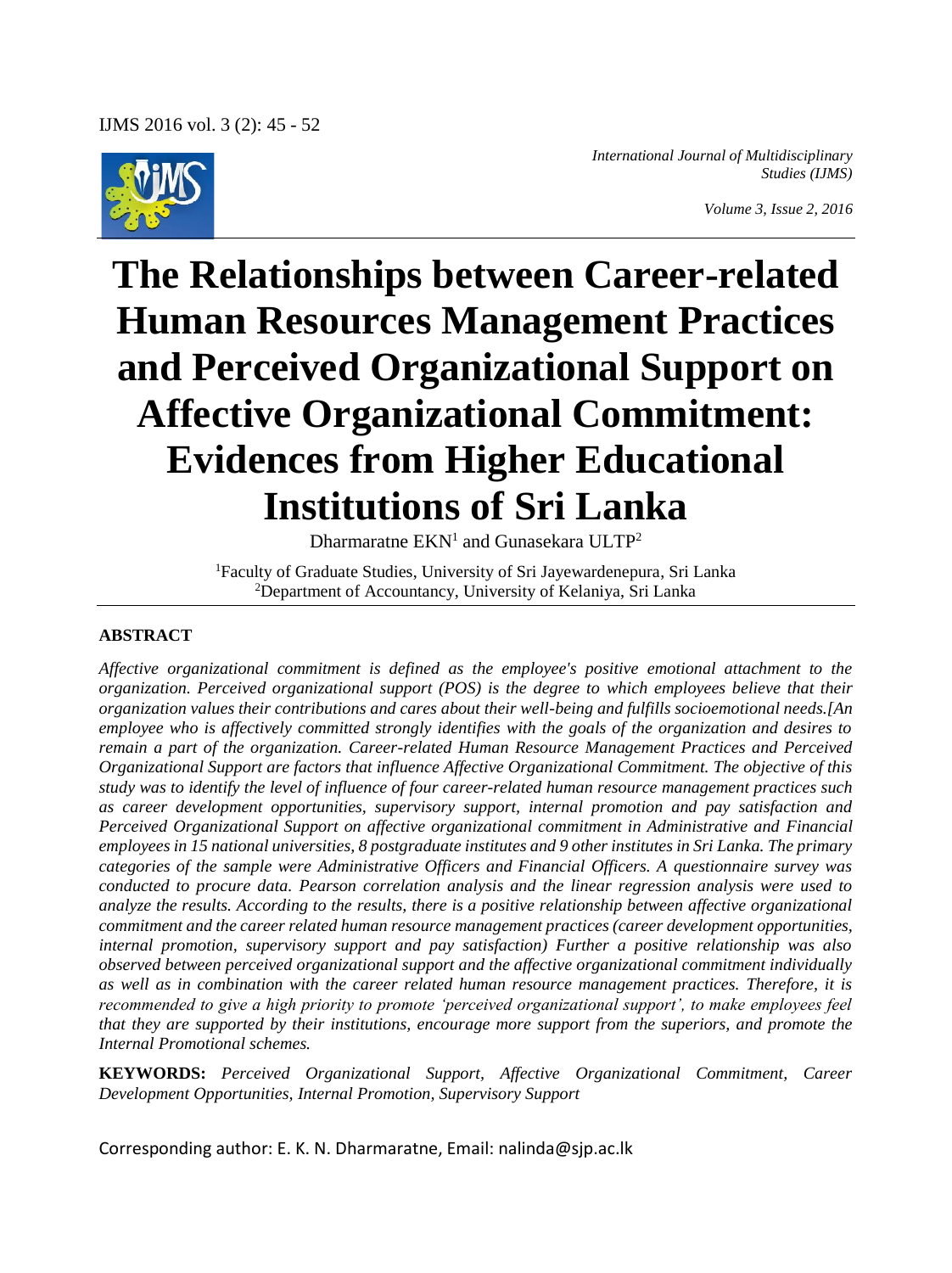## **1. INTRODUCTION**

The globalization, complexity and the diversity of the labor market, advancement of information and communication technology, constantly changing customer demands etc. make today's organizations increasingly competitive. The organizations, while managing other factors, need to focus on having and retaining effective workforces, in order to face this competitiveness. According to Morrison (1996), the employee employer relationship is affected with how an organization manages its human resources and its human resource management practices. According to Harter, Schmidt, and Hayes (2002), effective management of organizations human resources would be able to generate and increase knowledge, motivation, synergy, and commitment which create a sustained competitive advantage for the organizations.

In the context of universities, the move of the university from a service profile to a market profile has caused significant concern and dilemmas for academics and university policy makers. Universities are seen to be forced into the market place in ways that are reshaping them in their purposes and in the knowledge they create and disseminate" Rhoades & Eisenberger, 2002). Accordingly, universities must be ready with the suitable strategies and tools to deal with the global changes that occur. The human resources who are engaged in policy making and administration have a key role in this regard. Employers commonly value employee dedication and loyalty. Employees who are emotionally committed to the organization show heightened performance, reduced absenteeism, and a less-ended likelihood of quitting their jobs (Rhoades & Eisenberger, 2002). Therefore, Employee Commitment is key aspect that the top management of Universities wishes to have and maintain in order to reach their visions. The role of the affective organization commitment of the employees of the Administrative category is significant for a study. By contrast, employees are generally more concerned with the

organization's commitment to them (Rhoades & Eisenberger, 2002). Perceived organizational Support and the Career related Human Resource Practices are significant in this regard.

The research objective of this study was to examine the degree of relationship of Careerrelated Human Resource Management Practices and Perceived Organizational Support with Affective Organizational Commitment in Administrative and Financing category in Sri Lankan Higher educational Institutions.

## **2. LITERATURE REVIEW**

### **2.1. Affective Organizational Commitment**

According to Allen & Mayer (1990), affective commitment entails an acceptance and internalization of organization's goals and values, a willingness to exert effort on the organization's behalf, and an emotional attachment to one's organization. It is emotional attachment to and personal identification with a firm or organization (Boardman & Sundquist, 2009). Employees with affective commitment are inclined to work toward the benefit for the organization. As Becker et al., 1996 mentions affective commitment is attributed to factors intrinsic to employees and a strong personal desire to remain with one's organization. Allen & Meyer (1990) stated that affective commitment had a much stronger relationship with desirable outcomes such as attendance, performance, and organizational citizenship behavior. Boles *et al*., (2007), showed that increased affective organizational commitment has been positively associated with valuable organizational outcomes, including job performance ratings, decreased intent to search for new jobs and reduced turnover.

### **2.2. Perceived Organizational Support**

According to Boles *et al*., (2007), perceived organizational support (POS) refers to the situation in which the organization is ready to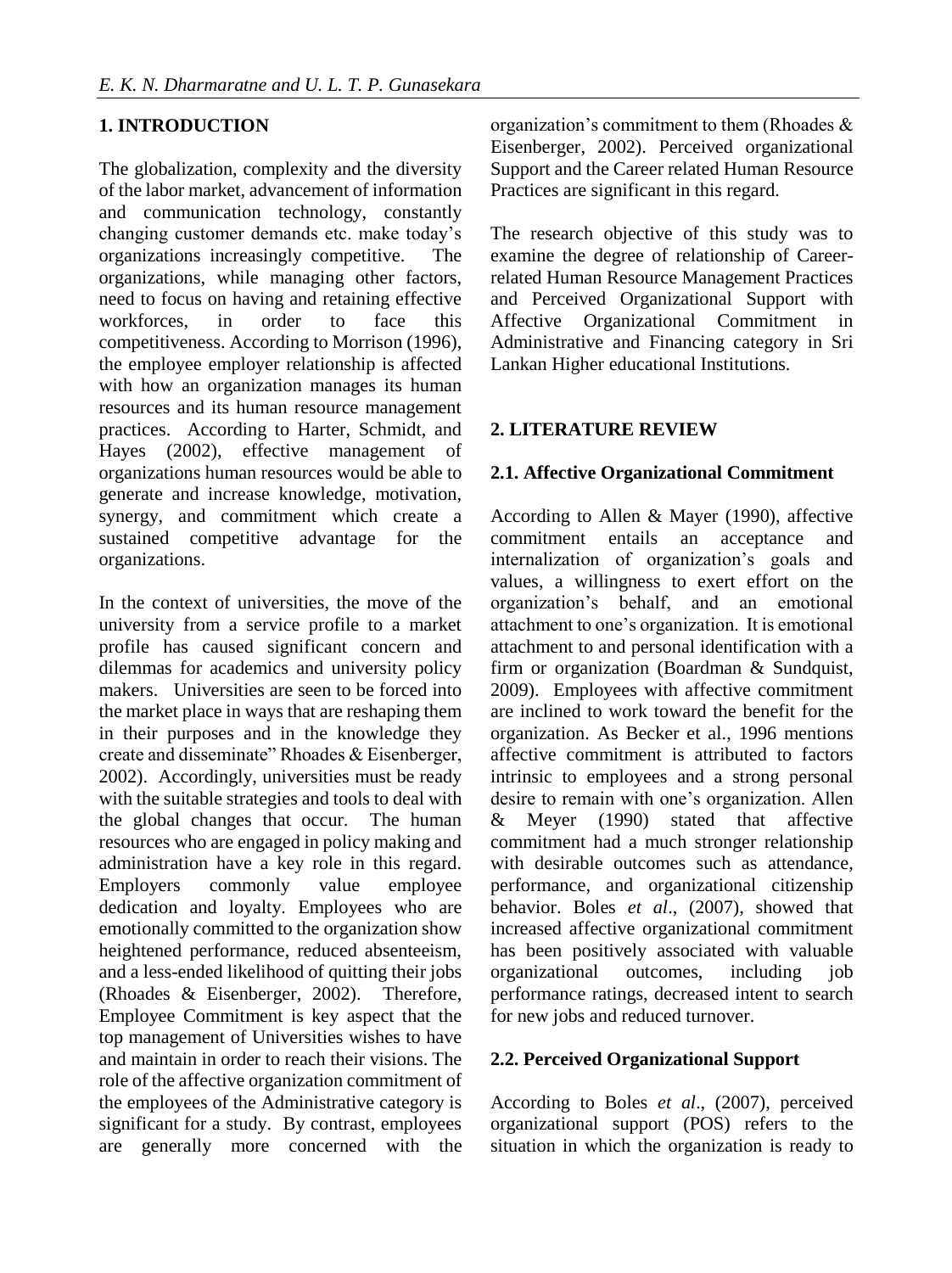*The Relationships between Career-related Human Resources Management Practices and Perceived Organizational Support on Affective Organizational Commitment*

reward the efforts made on its behalf by the employees and its readiness to provide a sense of assurance to the employees that aid will be available when needed. In this way, perceived organizational support will create a felt obligation among individual employees to care about their organization's welfare and help the organization reach its objectives. Perceived organizational support results from the generalized beliefs of employees that their organization values their contribution and cares about their well-being. Rhoades et al. (2001) state that antecedents of perceived organizational support include employees' perceptions of the ability to make decisions, fulfill their needs, and availability of rewards.

Rhoades & Eisenberger, (2002) further describe that the ability of organizations to provide resources and treatment such as fairness of policies and procedures, supervisor support, organizational rewards, and job conditions were identified as important factors to boost employees' confidence in their organizations. Lew (2009) suggests that POS has not only a direct influence on organizational commitment, but also an indirect impact via felt obligation. He further argues that the influence of POS on turnover intention is only through the indirect effect via affective organizational commitment. Lew (2009) suggest that employees who perceive higher levels of POS developed stronger commitment to the organization and as a result, were less likely to leave their organization.

### **2.3. Career-related Human Resource management Practices**

Four career-related HRMP variables were used for this study. Those are: 1) Career Development Opportunities 2) Internal promotion, 3) Supervisory Support, 4) Pay satisfaction. Moynihan *et al.* (2001), indicate that there is a positive relationship between HR practices and organizational commitment, between commitment and customer satisfaction ratings, and between HR practices and customer

satisfaction. Most importantly, it has been revealed that the effect of HR practices on customer satisfaction appears to be mediated by organizational commitment.

Tan, (2008) stated that the decision for employees to stay or leave might depend on whether the work is challenging, whether they gain support at work and personal growth. This requires employers to provide resources, tools, and the appropriate environment to ensure continued self-development.

Internal promotion connects and employees' career interest with the current employing organization, while through performance recognition the organization invites employees to stay and extend their organizational goals in the future. The perception of future advancement opportunities within the organization act as motivation for employees to perform up to expectations, and stay with the organization to demonstrate their skills and ability (Tan, 2008).

Eisenberger *et al*. (1986) describes that because supervisors act as agents of the organization, having responsibility for directing and evaluating subordinates' performance, employees view their supervisor's favorable or unfavorable orientation toward them as indicative of the organization's support. Tan (2008) state that supervisory support refers to positive evaluation and instruction of one's performance and job direction, career mentoring and expansion of one's career network. Supervisors administrate employees' work, providing direct and indirect feedback, and serve as the pivotal person in influencing rewards, appraisals, and career development in an organization.

Pay satisfaction is to measure how employees are appreciated via attractive monetary rewards. Tan (2008) indicates that there is a positive relationship between supervisory support and affective commitment, between Pay satisfaction and affective commitment.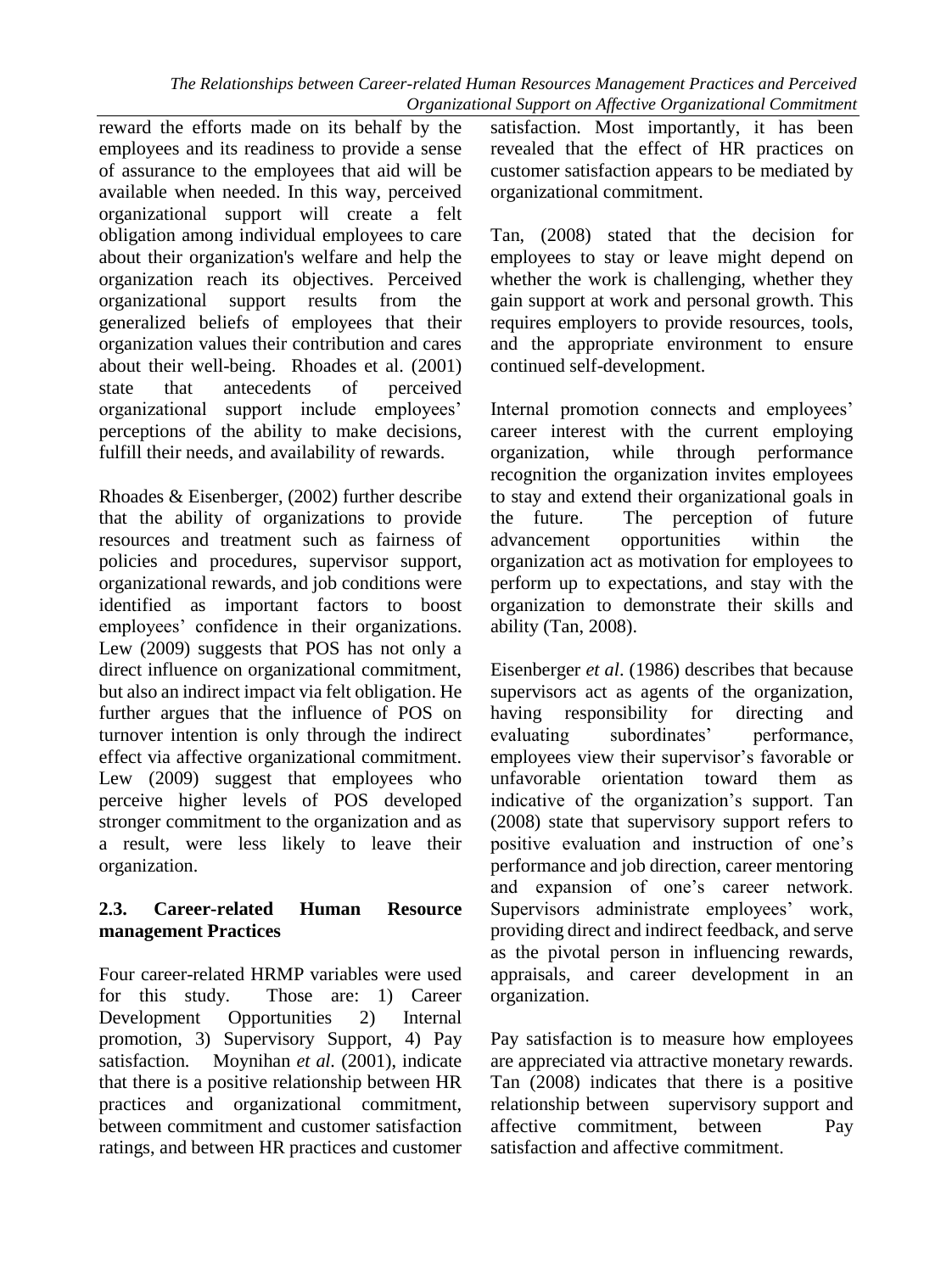## **3.1. Conceptual Framework**



### **3.2. Hypotheses**

- H1. Career Development Opportunities are positively correlated to Affective Organizational Commitment
- H2. Internal Promotion is positively correlated to Affective Organizational Commitment
- H3. Supervisory Support is positively correlated to Affective Organizational Commitment
- H4. Pay Satisfaction is positively correlated to Affective Organizational Commitment
- H5. Perceive Organizational Support is positively correlated to Affective Organizational Commitment

#### **3.3. Data Collection**

Based on the above, two categories of officers namely administrative officers and financial/audit officers were selected according to the Commission Circular No. 905, dated 29<sup>th</sup>

January 2009 issued by the University Grants Commission (the classification in the Circular was based on the nature of duties performed, responsibilities entrusted to different positions, and the specific entry requirements for those positions). The questionnaire was administered to administrative and financing officers of 15 national universities, 8 postgraduate institutes and 9 other institutes in Sri Lanka. The number of employees was 380 and a sample of size 127 was considered for this study. Both primary and secondary data were utilized in the study. Primary data was collected through a four-page self-administered questionnaire, including a separate cover letter to introduce to the participant about the nature of the study delivered to the Administrative and Financing Staff members of the sample. The letter and questionnaire were presented in English language. The method used was a mail survey.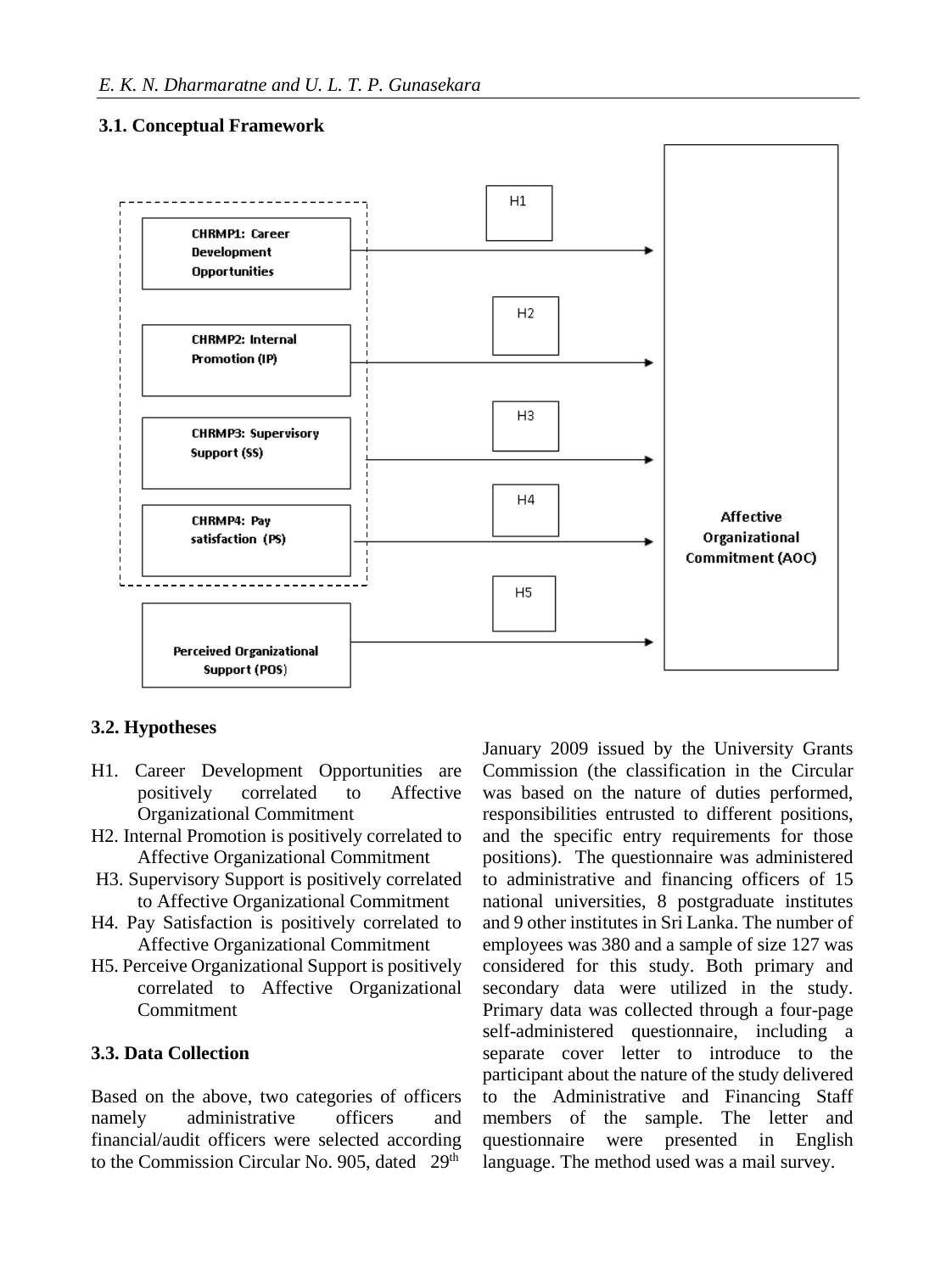*The Relationships between Career-related Human Resources Management Practices and Perceived Organizational Support on Affective Organizational Commitment*

The survey questionnaire contained two sections as part I and part II. The first section, Part I consisted of forty one questions which come under six variables: Affective Commitment, Perceived Organizational Support, Career Satisfaction, Supervisory Support, Pay Satisfaction and Internal Promotion. Questions of the first part of the questionnaire were designed to measure the employees' feelings at an individual level and these measures were assessed using five point Likert scale. The 5-point Likert scale used was as follows: 1=Strongly Disagree, 2=Disagree, 3= Neither Agree nor Disagree (Neutral), 4=Agree and 5=Strongly Agree. Finally, Part II of the questionnaire is designed to collect demographic details about the respondents. Secondary data was collected from the policy documents, articles and through the internet.

### **3.4. Data Analysis**

Correlation analysis & Regression analysis were used to identify the relationships between Careerrelated Human Resources Management Practices and Perceived Organizational Support on Affective Organizational Commitment. The reliability of the likert questions in the questionnaire was tested with Cronbach's alpha test before conducting correlation analysis. Statistical Packages for the Social Sciences (SPSS) was used for the statistical analysis. The results of the Cornbach's alpha test to find the goodness of data is shown below;

**Table 1.** The results of the Cronbach's alpha reliability test

| <b>Variable</b>               | Cronbach's | No of        |
|-------------------------------|------------|--------------|
|                               | Alpha      | <b>Items</b> |
| Affective                     | .659       | 8            |
| Organizational                |            |              |
| Commitment                    |            |              |
| Perceived                     | .851       | 8            |
| <b>Organizational Support</b> |            |              |
| <b>Career Satisfaction</b>    | .826       | 5            |
| <b>Supervisory Support</b>    | .919       | q            |
| Pay                           | .923       | 6            |
| <b>Internal Promotion</b>     | .702       |              |

According to the table, there were no reliabilities less than .60 and therefore no reliabilities were considered as poor. According to the ranking, the reliabilities of Affective Organizational Commitment, Career Related Human Resource Management, Perceived Organizational Support, Career Satisfaction, Supervisory Support and Pay can be considered as "good" as had a figure of more than 80. The reliabilities of Affective Organizational Commitment, Career Related Human Resource Management Practices and Internal Promotion can be considered as acceptable as those are in the .70 range.

### **3.5. Statistical Analysis of data**

Pearson's product moment correlation analysis and the linear regression were used using SPSS Statistical Package to analyze the data.

## **4. RESULTS & DISCUSSION**

## **4.1. Demographic factors and Affective Organizational Commitment**

The relationship between Affective Commitment and demographic factors such as gender, educational level, marital status, length of service, experience in the current job, income level, is shown in the Tables 2 to 8.

**Table 2.** Gender and the level of Affective organizational Commitment

|                   |                 | Gender |        |       |
|-------------------|-----------------|--------|--------|-------|
|                   |                 | Male   | Female | Total |
| <b>Affective</b>  | <b>Moderate</b> | 36     | 26     | 62    |
| <b>Commitment</b> | High            |        | 28     |       |
| lotal             |                 |        |        |       |

**Table 3.** Educational Qualifications and the level of Affective organizational Commitment

| Affective  |    | <b>Educational Qualifications</b> |               |                |  |
|------------|----|-----------------------------------|---------------|----------------|--|
| Commitment | AA | Graduate                          | <b>PG Dip</b> | <b>Masters</b> |  |
| Moderate   |    |                                   |               |                |  |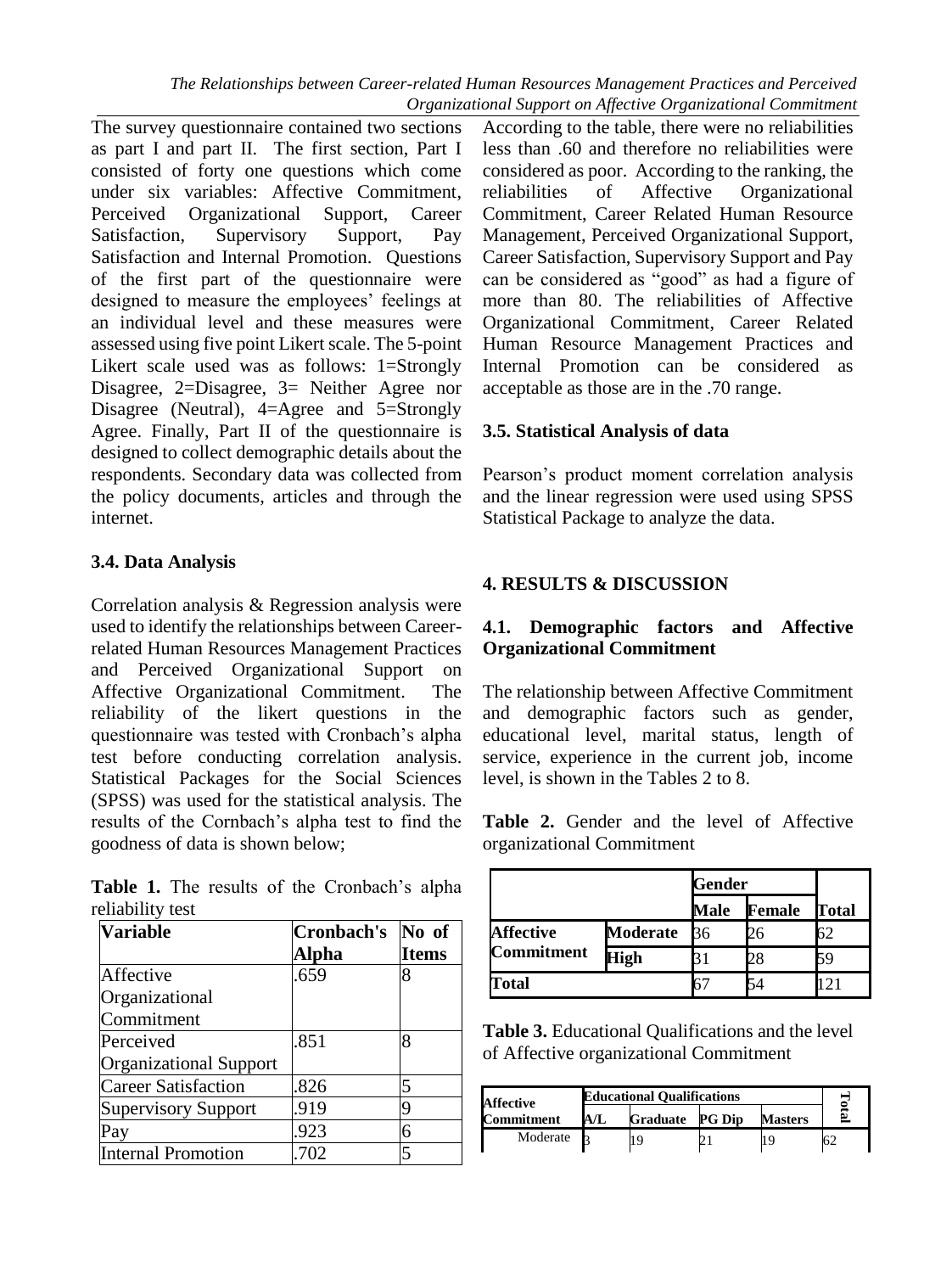| High  | $\Omega$<br>∠∪ |    | hr<br>ΖU | ςc       |  |
|-------|----------------|----|----------|----------|--|
| Total | ◡              | υŏ |          | $\sim$ 1 |  |

*Source: Sample Survey 2010*

**Table 4.** Marital Status and the level of Affective organizational Commitment

| <b>Affective</b> |                | <b>Marital Status</b> |  |    |  |  |
|------------------|----------------|-----------------------|--|----|--|--|
| Commitment       | <b>Married</b> | <b>Unmarried</b>      |  |    |  |  |
| Moderate         | 50             |                       |  |    |  |  |
| High             | 17             |                       |  | 5g |  |  |
| Total            |                |                       |  |    |  |  |

*Source: Sample Survey 2010*

**Table 5.** Period of Service and the level of Affective organizational Commitment

|                                | <b>Period of Service</b> |                   |                    |                |                             |       |
|--------------------------------|--------------------------|-------------------|--------------------|----------------|-----------------------------|-------|
| <b>Affective</b><br>Commitment | <b>Below 5</b><br>years  | $5 - 10$<br>years | $10 - 15$<br>years | 15-20<br>years | more<br>than<br>20<br>years | Total |
| Moderate                       |                          | 16                | 13                 |                | 14                          | 62    |
| High                           | 15                       | 13                | 6                  |                | 16                          | 59    |
| Total                          | 26                       | 29                | 19                 | 17             | 30                          | 121   |

*Source: Sample Survey 2010*

**Table 6.** Experience to current job and the level of Affective organizational Commitment

|                                | <b>Experience to current job</b> |                   |                  |            |                             |       |  |
|--------------------------------|----------------------------------|-------------------|------------------|------------|-----------------------------|-------|--|
| <b>Affective</b><br>Commitment | Below 5<br>years                 | $5 - 10$<br>years | $10-15$<br>years | 5-20 years | more<br>than<br>20<br>vears | Total |  |
| Moderate                       | 30                               | 22                |                  |            |                             | 62    |  |
| High                           | 29                               | 15                |                  | 6          |                             | 59    |  |
| Total                          | 59                               |                   |                  | 8          | 10                          | 121   |  |

*Source: Sample Survey 2010*

The majority of the respondents belonged to the category "moderate" in Affective Commitment (62 respondents out of 121) and no respondents belonged to the category "low" Commitment. The number of respondents belong to the category "high" commitment was 59 out of 121 respondents.

**Table 7.** Income Level and the level of Affective organizational Commitment

|                                | Income Level                   |                     |                                |                     | Total |
|--------------------------------|--------------------------------|---------------------|--------------------------------|---------------------|-------|
| <b>Affective</b><br>Commitment | Rs.21<br>$000/-$ to<br>30000/- | Rs.<br>$.30000/-10$ | Rs.<br>$\frac{-700005}{20000}$ | Over Rs.<br>50000/- |       |
| Moderate                       | 25                             | 25                  |                                |                     | 62    |
| High                           | 23                             | 18                  |                                |                     | 59    |
| Total                          | 45                             | 43                  | 17                             | 16                  | 121   |

*Source: Sample Survey 2010*

Those with postgraduate qualifications showed a higher commitment compared with graduates. No significant difference was observed between the married and unmarried respondents. Higher commitment was shown by the employees having less than 10 years of work experience in the job compared with those having more.

## **4.2. The relationship between the Affective Organizational Commitment and Career Related HRM Practices and Perceived Organizational Support**

The correlation between the Career Related HRM practices of the higher educational institutions (Career Development Opportunities, Internal Promotions, Supervisory Support and Pay Satisfaction) and Perceived Organizational Support on the Affective Organizational Commitment is shown in the Table 8.

**Table 8.** Summary of Correlation analysis

| No | Independent variables                  | <b>Affective</b><br><b>Organizational</b><br><b>Commitment</b><br>(Dependent<br><b>Variable)</b> |
|----|----------------------------------------|--------------------------------------------------------------------------------------------------|
| 01 | Development<br>Career<br>Opportunities | $.189(*)$                                                                                        |
| 02 | <b>Internal Promotions</b>             | $.326$ <sup>(**)</sup>                                                                           |
| 03 | Supervisory support                    | $.459$ <sup>(**)</sup> )                                                                         |
| 04 | Pay satisfaction                       | .087                                                                                             |
| 05 | Perceive<br>Organizational<br>Support  | $.565$ <sup>(**)</sup>                                                                           |

*Source: Survey data, 2010*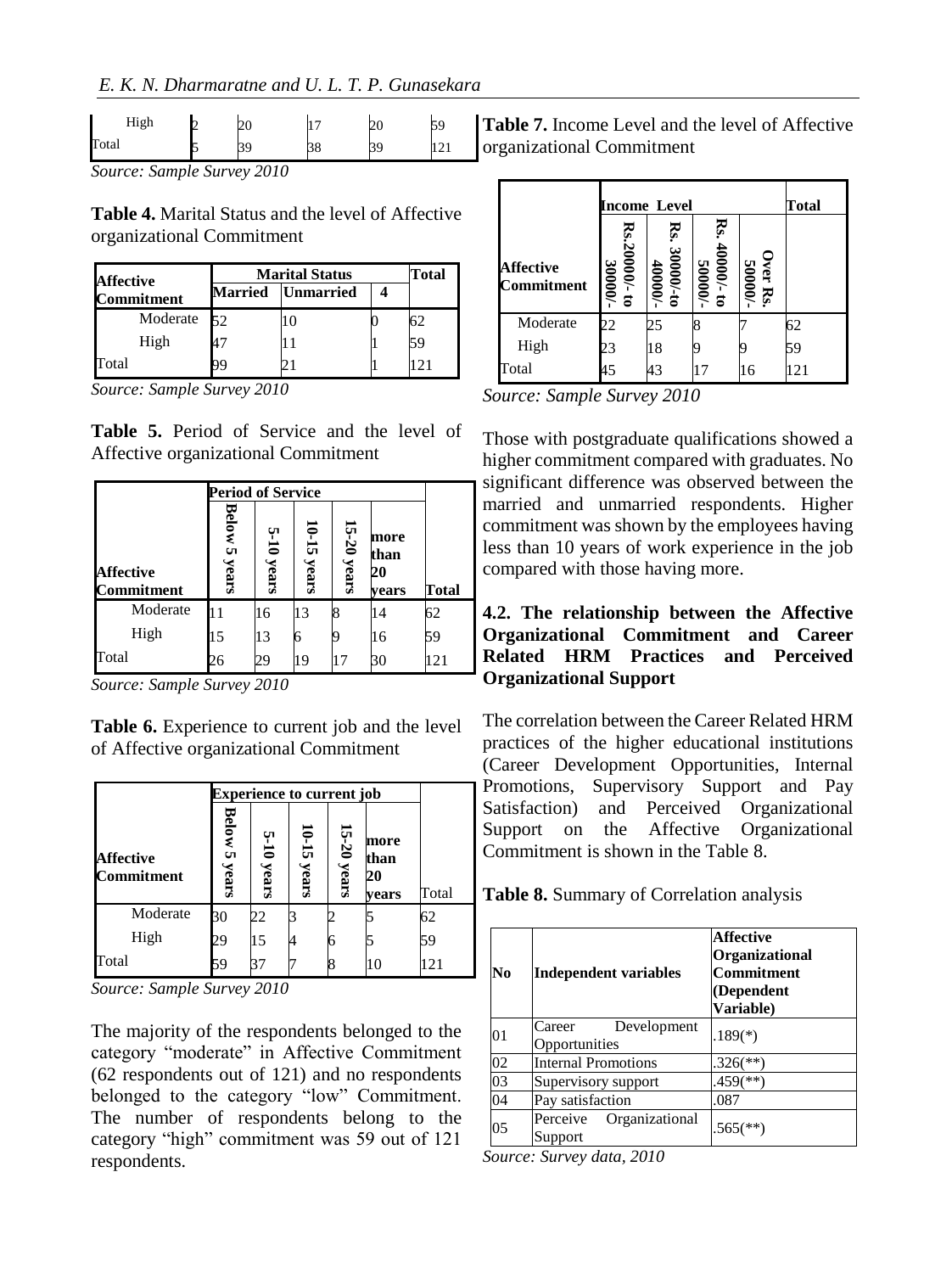According to the Table, all the Career Related HRM practices and Perceived Organizational Support showed a positive correlation with the Affective Organizational Commitment. However, among these internal promotions, supervisor support and perceived organizational support showed stronger correlations with Affective Organizational Commitment. These results suggest that the employees of the Administrative and financial category in higher educational institutions in Sri Lanka accept and internalized the goals and values of their institutions. It also suggests that these employees are willing to exert effort on the organization's behalf, and emotionally attached to their institutions. Further, it reveals that employees' affective organizational commitment is a reason to employees' remains in present institutions and their better contributions towards the organizational outcomes. The findings of Allen & Mayer (1990) and Boles *et al*. (2007) are also in agreement with the above findings. The significant correlation between Perceived Organizational Support with the Affective Organizational Commitment is an important factor as it reveals the emotional attachment of the employees with the organization and also that the organization values the contribution of the employees and cares about their wellbeing. This a very significant strength to an organization. These findings are endorsed by those of Eisenberger *et. al*. (1986).

### **4.3. Aggregate Impact of the Career related HRM practices on Affective Organizational Commitment**

The multiple regression between the aggregate Career related HRM practices (Career Development Opportunities, Supervisory Support, Internal Promotion and pay satisfaction) to the Affective Organizational Commitment showed a significant relationship. However, the R Square value was 0.211 which indicated that only 21% of the variation is explained by the regression. This nature is somewhat typical in a behavioral research however this low figure

shows that there are limitations in the conceptual model and requirement of a further research.

### **4.4. Aggregate Impact of the Career related HRM practices and Perceived Organizational Support on Affective Organizational Commitment**

The multiple regression between the aggregate Career related HRM practices and Perceived Organizational Support to the Affective Organizational Commitment showed a significant relationship. However, the R Square value was 0.319 which indicated that only 32% of the variation is explained by the regression.

## **5. CONCLUSION & FUTURE WORK**

The results of the influence of demographic factors on the Affected Organizational Commitment showed that majority of the respondents belonged to the category "moderate" in Affective Commitment (62 respondents out of 121) and no respondents belonged to the category "low" Commitment. Those with postgraduate qualifications showed a higher commitment compared with graduates. No significant difference was observed between the married and unmarried respondents. Higher commitment was shown by the employees having less than 10 years of work experience in the job compared with those having more.

There is a positive relationship between Affective organizational commitment and the careerrelated human resource management practices. All four career-related Human Resource Management Practices are positively correlated with affective organizational commitment. Further, the research results indicate that there is a positive relationship between perceived organizational support and the affective organizational commitment.

Accordingly, it is recommended to give a high priority to promote 'perceived organizational support', to make employees feel that they are